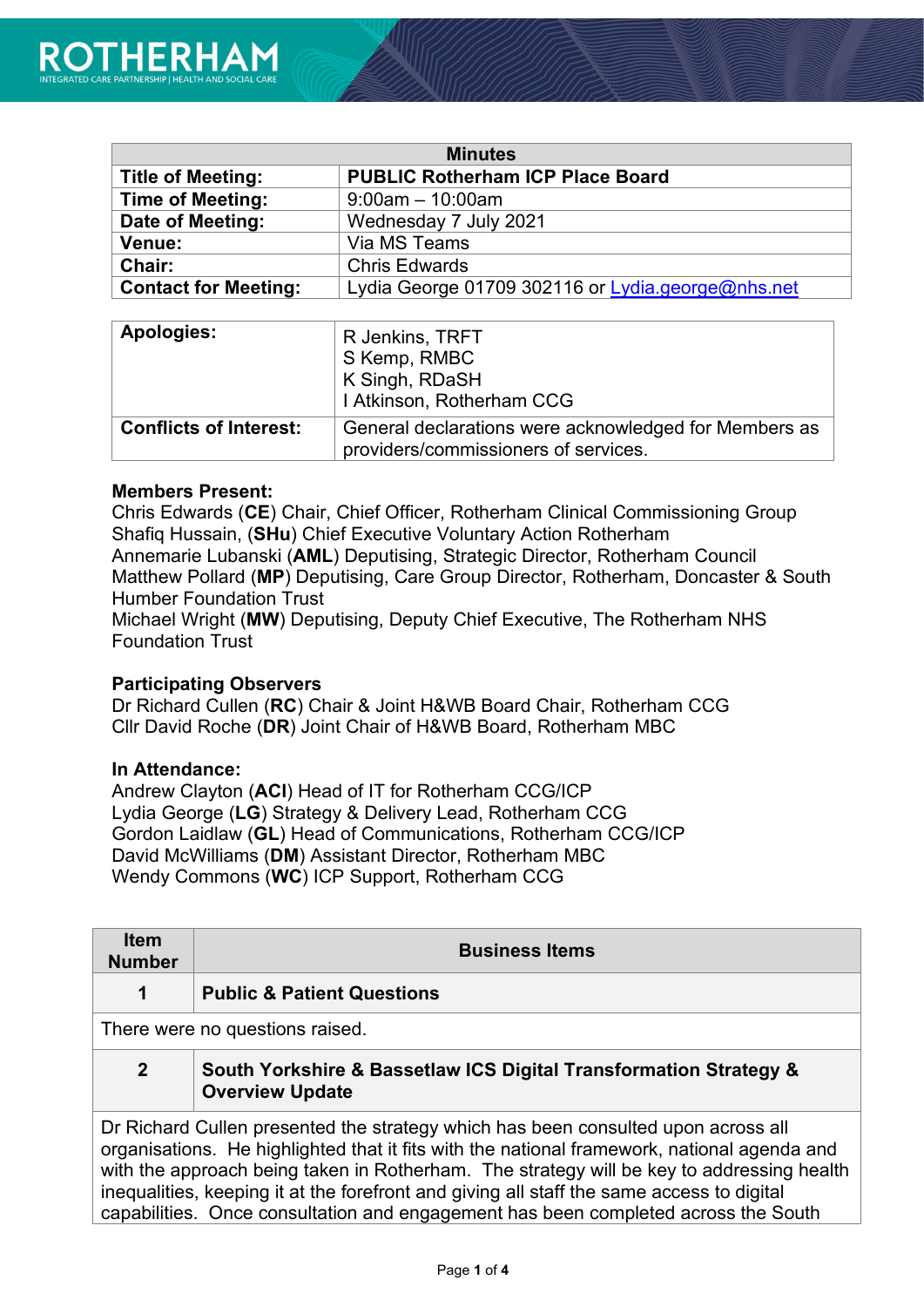Yorkshire & Bassetlaw which is anticipated to be by the end of August 2021, it will be signed off by the SYB ICS Head of IT.

# **3 Rotherham Place Digital Update**

Andrew Clayton gave an overview of the programme of work progressing in Rotherham and outlined how this aligned with the SYB ICS Digital Strategy.

He highlighted that a new Digital Programme Management Office (PMO) has been formed to co-ordinate around 69 projects underway across all ICP member organisations. For assurance, the PMO reports monthly into the ICS Digital Group giving a good oversight of progress across Place.

ACl reminded colleagues that a comprehensive piece of work had been completed across Rotherham culminating in the production of Rotherham Place Digital strategy which had been approved by the ICP Place Board in November 2019. It was encouraging to see how closely the Rotherham Strategy which was now in year 3 aligned with the SYB ICS strategy, received by Members today, providing assurance for Place Board.

ACI went on to update on some of the key projects Key projects, including:

- the Rotherham Health Record that had been particularly helpful during the pandemic for sharing records with GPs when working with non-registered care home patients. We are the only area in South Yorkshire that has met the standards set out in the Operating Plan for the shared care record specification and are seen as an exemplar.
- − Rotherham Health App is widely used however, we will look to align to SYB Place wide digital platform as it becomes available.
- − Development of Population Health Management is focused on supporting the health inequalities agenda. The ICS is looking at the 'Radar' system as a way of providing population health management dashboards and has chosen Rotherham as the place to pilot this.
- − With digital literacy and inclusion there are 3 live projects running currently, an ICSled digital inclusion project with Age UK supporting citizens, work with RMBC-led place wide digital inclusion programme and, as SRO for digital in SY&B, RCu is working with Sheffield Hallam University reviewing the digital needs of nursing services and allied health professionals.

ACl also gave an update on the digital aspirant programme noting that Rotherham successfully obtained £12m investment through this just as the pandemic commenced. The programme is now in year 3. The money can normally only flow to Trusts (ie TRFT & RDaSH), but Rotherham has taken a unique approach and through working with NHSX and NHSE some of the monies have been able to flow through other partner organisations to support their digital ambitions, reinforced by strong governance processes.

Members noted the risks associated with the programmes and how they were being managed and mitigated.

Lastly, ACl outlined a number of next steps including a review of place-wide IT services which will report in August. Place Board will receive an update including any recommendations in September.

SHu echoed how the partnership approach to using digital aspirant programme funds has been transformational and allowed VAR to connect digitally with partners and work on the frontline which would not have been possible previously. SHu conveyed thanks on behalf of VCS and VAR.

The Place Board thanked ACl for the update and noted the impressive amount of work undertaken.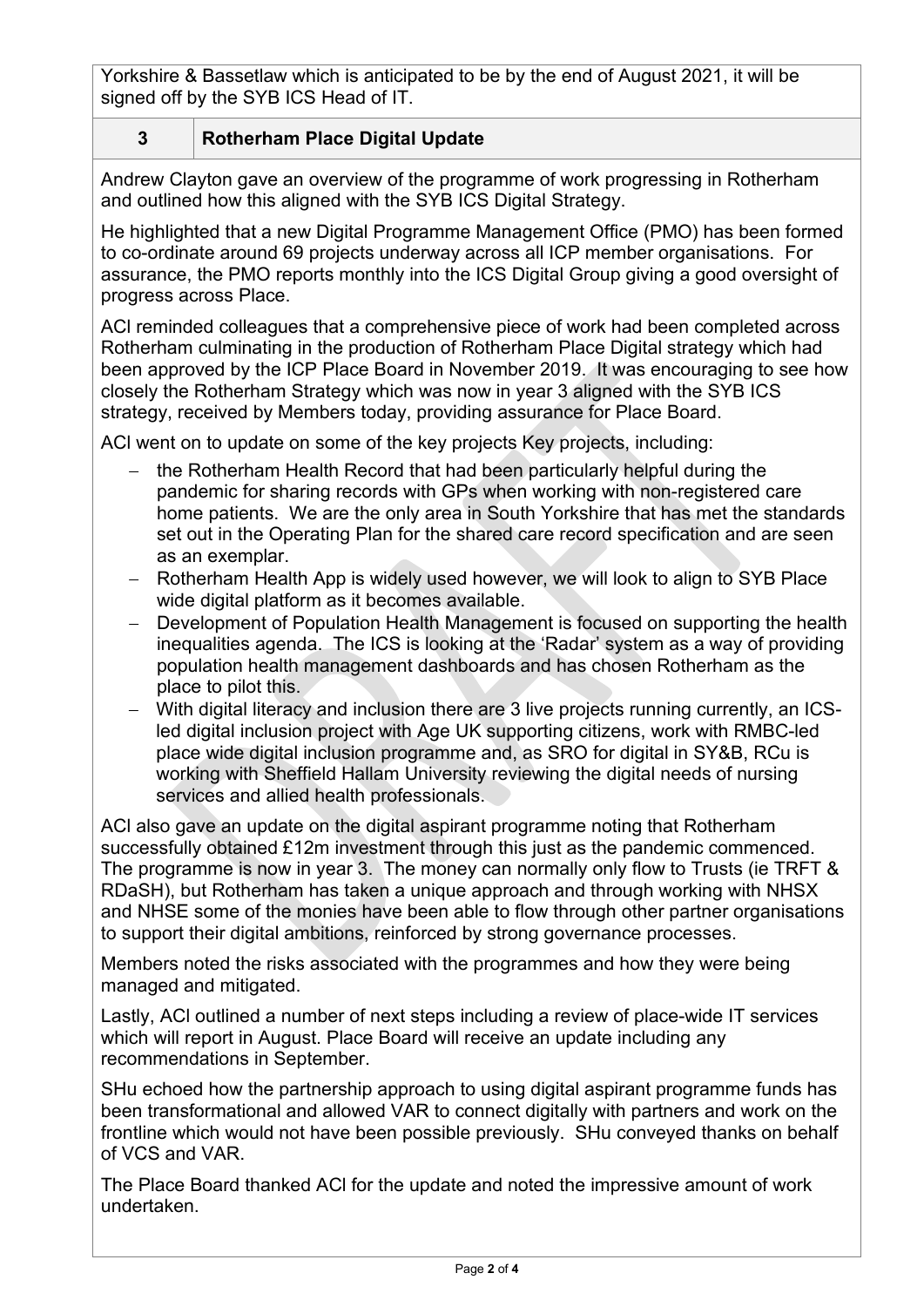# **4 Transformation Group Updates**

# *3i Children & Young People*

Due to the CQC SEND inspection taking place an update will be provided at the next Place **Board** 

## *3ii Mental Health & Neurodevelopmental*

As above, although full details of all projects underway were detailed in the Place Priorities earlier in the meeting which Members were referred to.

## *3iii Urgent & Community Care*

Work continues around the reset of priorities with a number of initiatives around integrated care and care homes starting to gain traction.

# **5 Rotherham Place Achievements**

Members received a draft document summarising the work undertaken in Place since 2016 to date. The draft will be enhanced and refined so that it can be used as evidence as Rotherham starts to go through the assurance processes to take on full delegation from the SYB Integrated Care System as a Place Partnership. These achievements will demonstrate Rotherham's excellent record to date of working together. Once finalised, Members will share within their own organisations and with their Boards to provide assurance and confirm of good practice.

*Action LG/All*

# **6 NHS System Oversight Framework & Metrics for 2021/22**

Members noted the System Oversight Framework that had been published outlining the approach being taken by NHS England/Improvement to monitoring performance. It marks another step towards system-led delivery of integrated care and clarifies accountability arrangements throughout the transition year.

### **Standard Items**

# **7 Draft Minutes from Public ICP Place Board – 4 March 2020**

For the record it was noted that Public Place Board meetings had not taken place since March 2020 due to the Covid pandemic. Place members had been meeting as 'Gold' command during that time to ensure Partner response was timely and appropriate.

The minutes from Place Board held on 4 March 2020 were formally accepted as a true and accurate record.

# **8 Communication to Partners**

It was agreed that Place Board Members should share the following items from the agenda within their own organisations:

- SYB ICS Digital Transformation Strategy
- Rotherham Place Digital Update
- Rotherham Place Achievements
- NHS System Oversight Framework & Metrics for 2021/22

| 9 | <b>Risks and Items for Escalation</b> |
|---|---------------------------------------|
|---|---------------------------------------|

# None.